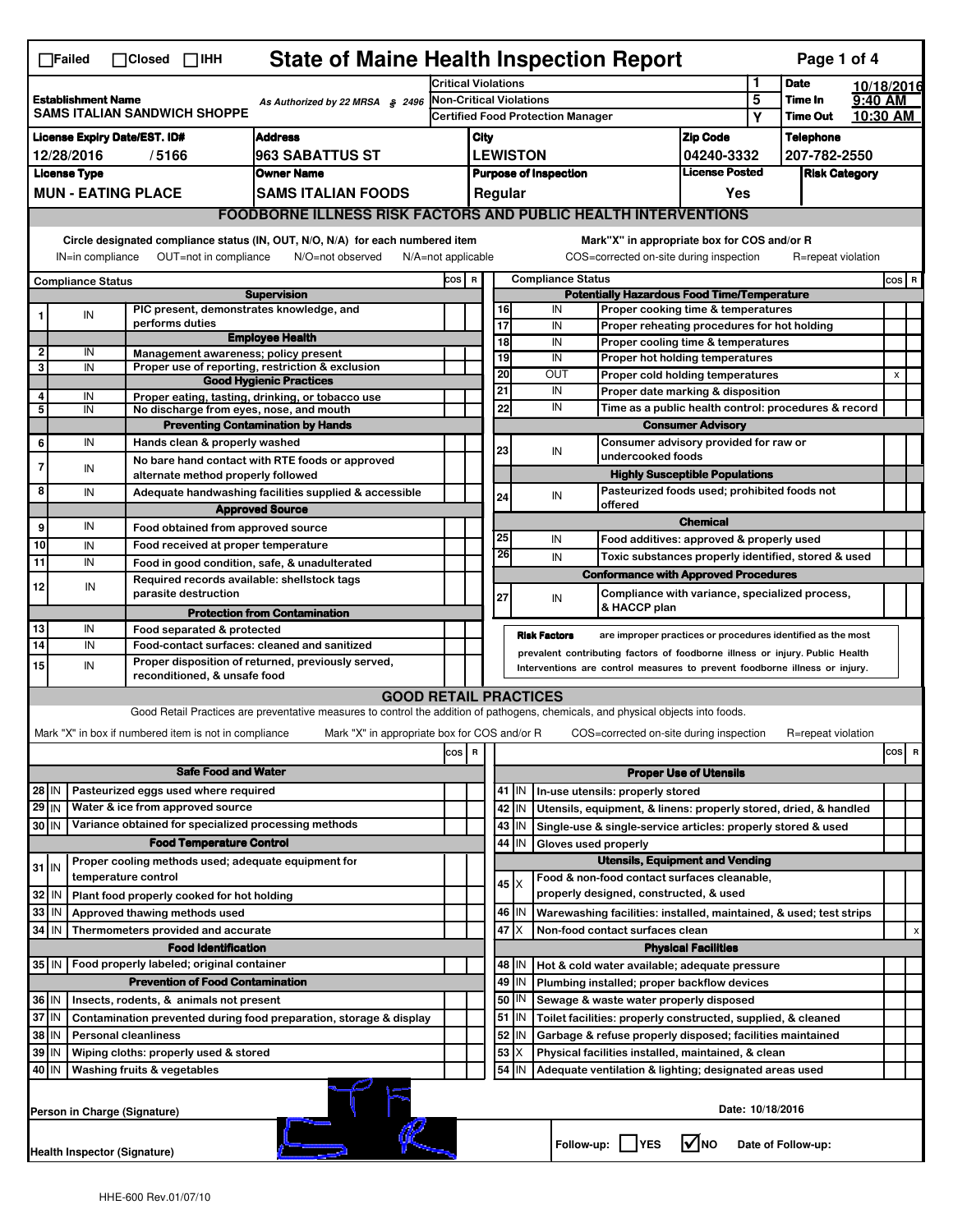| <b>State of Maine Health Inspection Report</b><br>Page 2 of 4    |                                   |                                                                  |                                  |  |  |  |  |
|------------------------------------------------------------------|-----------------------------------|------------------------------------------------------------------|----------------------------------|--|--|--|--|
| <b>Establishment Name</b><br><b>SAMS ITALIAN SANDWICH SHOPPE</b> |                                   | As Authorized by 22 MRSA § 2496                                  | 10/18/2016<br><b>Date</b>        |  |  |  |  |
| License Expiry Date/EST. ID#<br>12/28/2016<br>/5166              | <b>Address</b><br>963 SABATTUS ST | <b>City / State</b><br>LEWISTON<br>Zip Code<br>/ME<br>04240-3332 | <b>Telephone</b><br>207-782-2550 |  |  |  |  |
|                                                                  |                                   | <b>Temperature Observations</b>                                  |                                  |  |  |  |  |
| Location                                                         | <b>Temperature</b>                | <b>Notes</b>                                                     |                                  |  |  |  |  |
| sandwich bar                                                     | 49                                |                                                                  |                                  |  |  |  |  |
| milk                                                             | 40                                |                                                                  |                                  |  |  |  |  |
| soup                                                             | 153 HH                            |                                                                  |                                  |  |  |  |  |
| tuna                                                             | 48                                |                                                                  |                                  |  |  |  |  |
| COOLER                                                           | 36                                |                                                                  |                                  |  |  |  |  |
| ham                                                              | 36                                |                                                                  |                                  |  |  |  |  |
| meatballs                                                        | 40                                |                                                                  |                                  |  |  |  |  |
| LAZAGNA                                                          | 37                                |                                                                  |                                  |  |  |  |  |
| pizza bar                                                        |                                   |                                                                  |                                  |  |  |  |  |
| roast beef                                                       | 47                                |                                                                  |                                  |  |  |  |  |

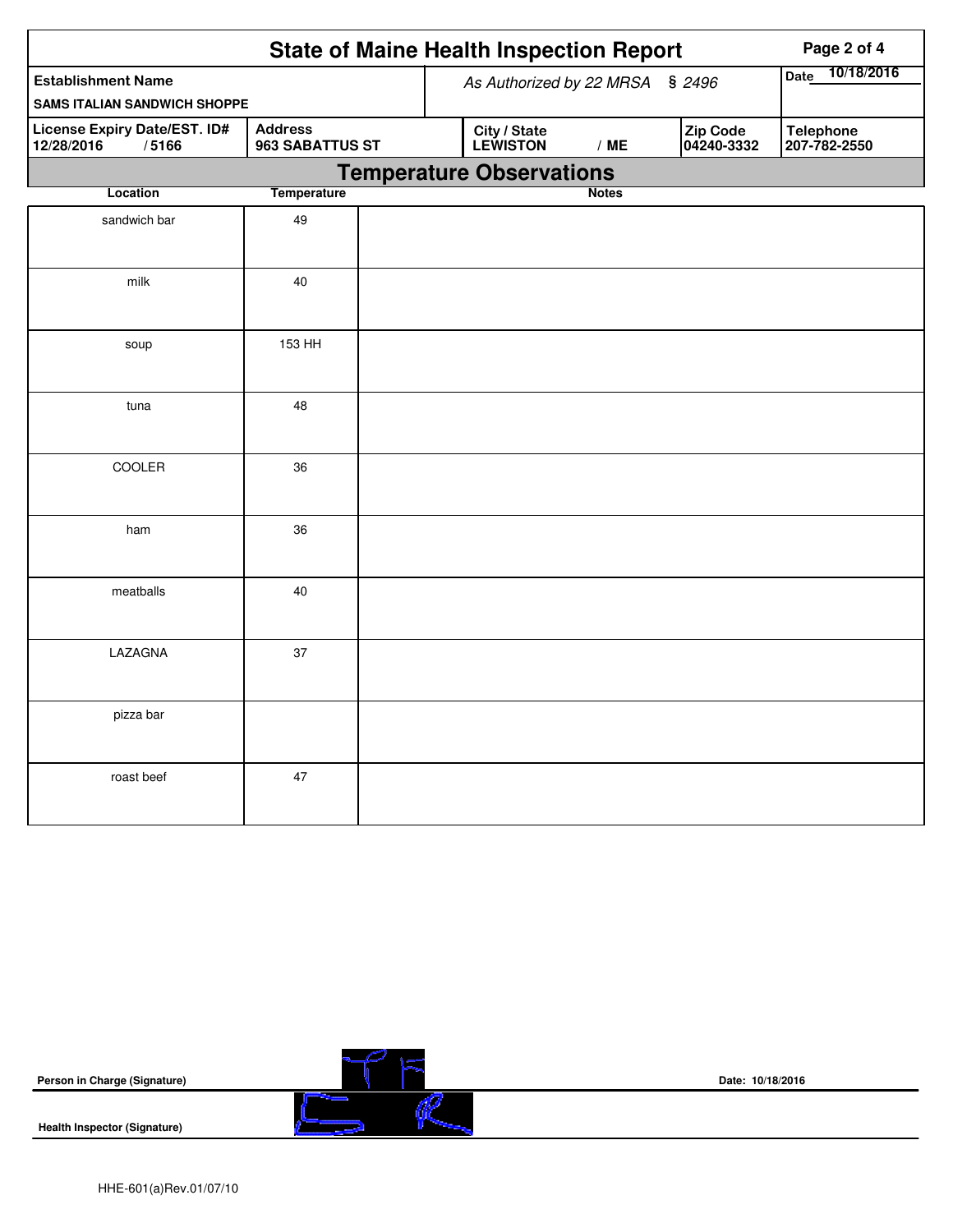| <b>State of Maine Health Inspection Report</b><br><b>Establishment Name</b><br><b>SAMS ITALIAN SANDWICH SHOPPE</b><br><b>License Expiry Date/EST. ID#</b><br><b>Address</b><br>City / State<br><b>Zip Code</b><br>ME<br>04240-3332<br>12/28/2016<br>/5166<br>963 SABATTUS ST<br><b>LEWISTON</b><br><b>Observations and Corrective Actions</b><br>Violations cited in this report must be corrected within the time frames below, or as stated in sections<br>8-405.11 and 8-406.11 of the Food Code<br>20: 3-501.16.(A).(2): C: PHF not maintained at 41 F or less. | 10/18/2016<br><b>Date</b> |  |  |  |  |  |  |  |  |  |
|---------------------------------------------------------------------------------------------------------------------------------------------------------------------------------------------------------------------------------------------------------------------------------------------------------------------------------------------------------------------------------------------------------------------------------------------------------------------------------------------------------------------------------------------------------------------|---------------------------|--|--|--|--|--|--|--|--|--|
|                                                                                                                                                                                                                                                                                                                                                                                                                                                                                                                                                                     |                           |  |  |  |  |  |  |  |  |  |
|                                                                                                                                                                                                                                                                                                                                                                                                                                                                                                                                                                     |                           |  |  |  |  |  |  |  |  |  |
|                                                                                                                                                                                                                                                                                                                                                                                                                                                                                                                                                                     |                           |  |  |  |  |  |  |  |  |  |
|                                                                                                                                                                                                                                                                                                                                                                                                                                                                                                                                                                     |                           |  |  |  |  |  |  |  |  |  |
|                                                                                                                                                                                                                                                                                                                                                                                                                                                                                                                                                                     |                           |  |  |  |  |  |  |  |  |  |
|                                                                                                                                                                                                                                                                                                                                                                                                                                                                                                                                                                     |                           |  |  |  |  |  |  |  |  |  |
| INSPECTOR NOTES: sandwich bar out of temp-items discarded cos                                                                                                                                                                                                                                                                                                                                                                                                                                                                                                       |                           |  |  |  |  |  |  |  |  |  |
| 45: 4-202.15: N: Can openers improperly designed and constructed.                                                                                                                                                                                                                                                                                                                                                                                                                                                                                                   |                           |  |  |  |  |  |  |  |  |  |
|                                                                                                                                                                                                                                                                                                                                                                                                                                                                                                                                                                     |                           |  |  |  |  |  |  |  |  |  |
| INSPECTOR NOTES: clean or replace can opener                                                                                                                                                                                                                                                                                                                                                                                                                                                                                                                        |                           |  |  |  |  |  |  |  |  |  |
| 47: 4-602.13: N: Non-food contact surfaces are not cleaned at a frequency necessary to preclude accumulation of soil residues.                                                                                                                                                                                                                                                                                                                                                                                                                                      |                           |  |  |  |  |  |  |  |  |  |
| INSPECTOR NOTES: clean rack large coolerclean refrigerator door seals sandwich bar                                                                                                                                                                                                                                                                                                                                                                                                                                                                                  |                           |  |  |  |  |  |  |  |  |  |
| 53: 6-201.13.(A): N: Floor and wall junctures are not enclosed and sealed.                                                                                                                                                                                                                                                                                                                                                                                                                                                                                          |                           |  |  |  |  |  |  |  |  |  |
| INSPECTOR NOTES: repair cove base                                                                                                                                                                                                                                                                                                                                                                                                                                                                                                                                   |                           |  |  |  |  |  |  |  |  |  |
|                                                                                                                                                                                                                                                                                                                                                                                                                                                                                                                                                                     |                           |  |  |  |  |  |  |  |  |  |
| 53: 6-501.12: N: The physical facilities are not clean.                                                                                                                                                                                                                                                                                                                                                                                                                                                                                                             |                           |  |  |  |  |  |  |  |  |  |
| INSPECTOR NOTES: clean in back of equipment-floor edges                                                                                                                                                                                                                                                                                                                                                                                                                                                                                                             |                           |  |  |  |  |  |  |  |  |  |
| 53: 6-501.16: N: Mops are not being properly stored.                                                                                                                                                                                                                                                                                                                                                                                                                                                                                                                |                           |  |  |  |  |  |  |  |  |  |
| INSPECTOR NOTES: wet mop in sink-must be hung to air dry                                                                                                                                                                                                                                                                                                                                                                                                                                                                                                            |                           |  |  |  |  |  |  |  |  |  |
|                                                                                                                                                                                                                                                                                                                                                                                                                                                                                                                                                                     |                           |  |  |  |  |  |  |  |  |  |
|                                                                                                                                                                                                                                                                                                                                                                                                                                                                                                                                                                     |                           |  |  |  |  |  |  |  |  |  |
|                                                                                                                                                                                                                                                                                                                                                                                                                                                                                                                                                                     |                           |  |  |  |  |  |  |  |  |  |
|                                                                                                                                                                                                                                                                                                                                                                                                                                                                                                                                                                     |                           |  |  |  |  |  |  |  |  |  |
|                                                                                                                                                                                                                                                                                                                                                                                                                                                                                                                                                                     |                           |  |  |  |  |  |  |  |  |  |
|                                                                                                                                                                                                                                                                                                                                                                                                                                                                                                                                                                     |                           |  |  |  |  |  |  |  |  |  |
|                                                                                                                                                                                                                                                                                                                                                                                                                                                                                                                                                                     |                           |  |  |  |  |  |  |  |  |  |